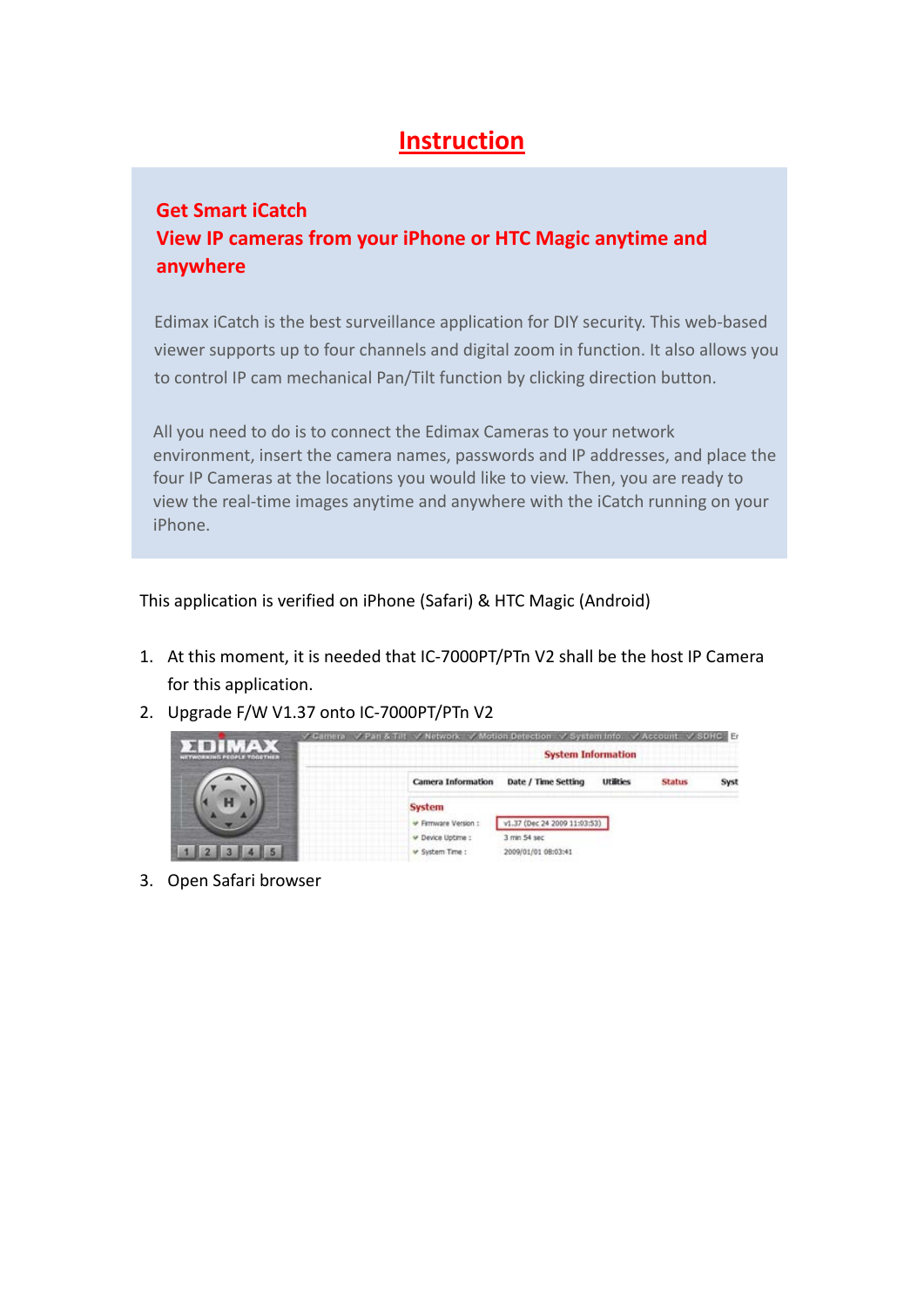

4. Input IP Cam's (IC‐7000PT/PTn V2) IP address

192.168.x.x/ipcam.asp

*Note: "/ipcam.asp" is needed* 



5. Input the user name & password of the IP Cam (IC‐7000PT/PTn V2). After that, please click log in.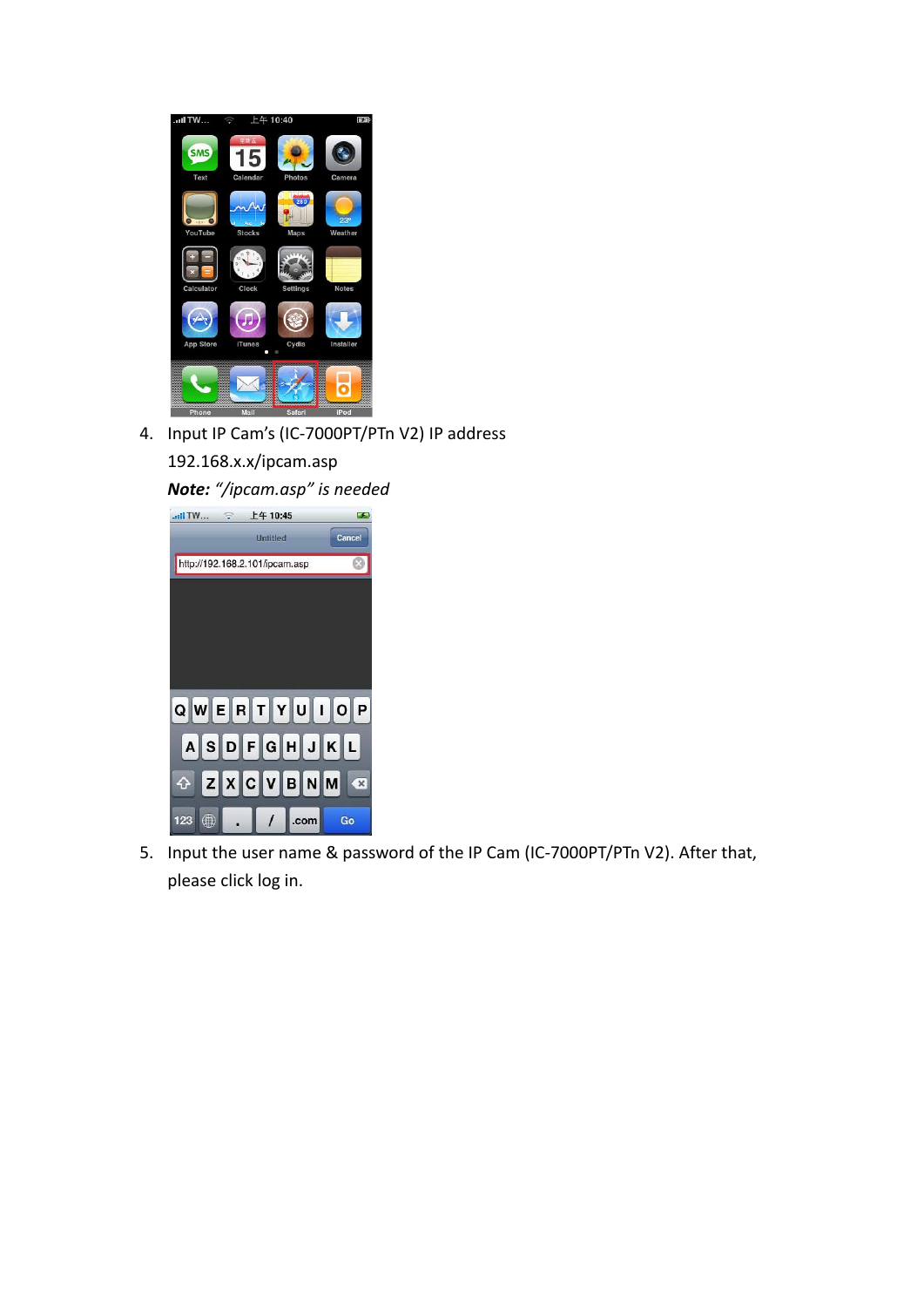

6. You will go to browser viewer page after undertaking step 5.



- 7. Add Camera(IC-7000PT/PTn V2):
	- A. Click your desired channel, and then the yellow rim will appear.
	- B. Click "Setting"

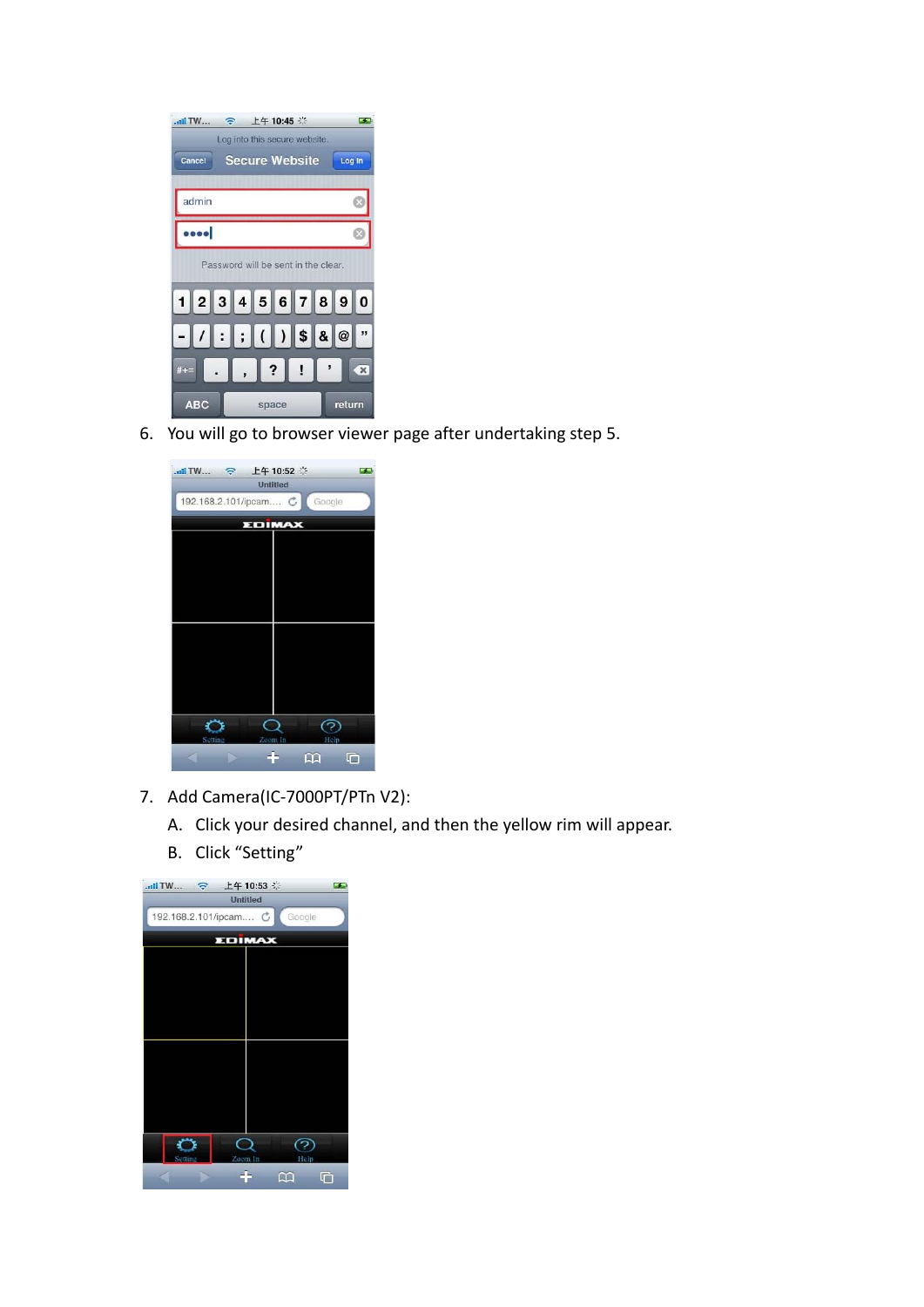C. Click Camera Setting and go to Camera Setting page.

| $m$ <sub>11</sub> TW $m$ <sub>111</sub>           | $m$ <sub>1</sub> TW $m$ <sub>1</sub>                                                                                |
|---------------------------------------------------|---------------------------------------------------------------------------------------------------------------------|
| 上午11:02                                           | $\widehat{\mathcal{P}}$                                                                                             |
| $\widehat{\mathbf{z}}$                            | 上午11:04                                                                                                             |
| <b>PERS</b>                                       | <b>Tags</b>                                                                                                         |
| <b>Untitled</b>                                   | <b>Untitled</b>                                                                                                     |
| 192.168.2.101/config C<br>Google<br><b>EDIMAX</b> | 192.168.2.101/setcam C<br>Google<br><b>Back</b><br><b>Camera Setting</b>                                            |
| <b>Viewer Setting</b><br><b>Camera Setting</b>    | Ŧ<br>Add<br>Remove<br>Advanced<br><b>Preview</b><br>Camera Name:<br>IP Address:<br>Port:<br>User Name:<br>Password: |
| മ                                                 | ╔                                                                                                                   |
| г                                                 | M                                                                                                                   |

D. Input Camera name, IP address, port, user name & password. And then, click "Done".

*Note: When you input the Camera name, user name & password, please make sure if your camera information has capital letter or small letter.*



E. Click "Preview". If you can see the preview video, it means the setting is correct. And then click "Add", and your IP Cam will be added successfully. You also can have landscape mode to view your IP Cam.

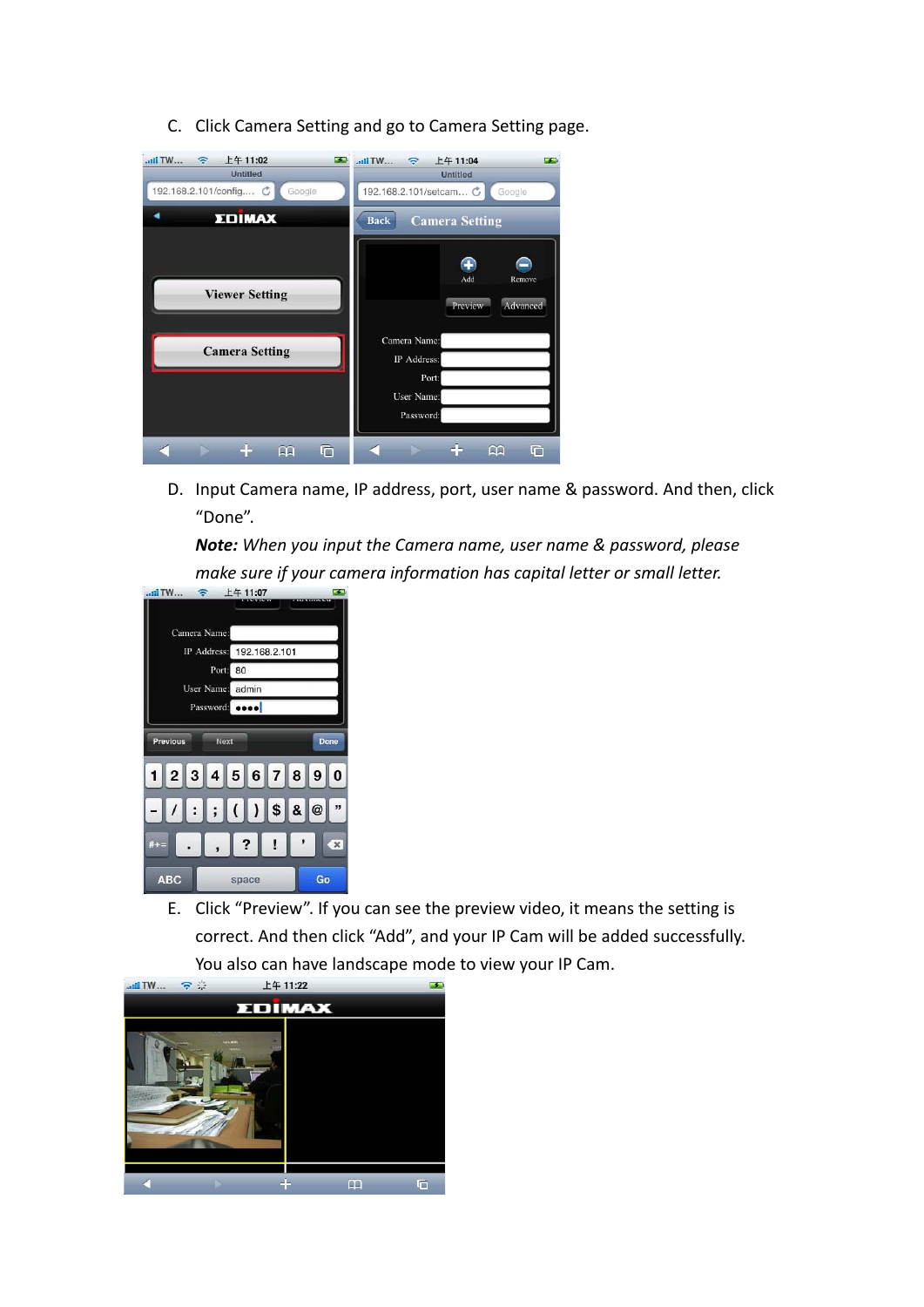| III TW                 | <b>11:15</b><br>$-1$                               |         | II TW   今 上午 11:21 ※  |                 | $\sim$ |
|------------------------|----------------------------------------------------|---------|-----------------------|-----------------|--------|
|                        | <b>Untitled</b>                                    |         |                       | <b>Untitled</b> |        |
| 192.168.2.101/setcam C | Google                                             |         | 192.168.2.101/ipcam C |                 | Google |
| <b>Back</b>            | <b>Camera Setting</b>                              |         |                       | <b>EDIMAX</b>   |        |
|                        | Add<br>Remove<br><b>Advanced</b><br><b>Preview</b> |         |                       |                 |        |
| Camera Name:           |                                                    |         |                       |                 |        |
| IP Address:            | 192.168.2.101                                      |         |                       |                 |        |
| Port:                  | 80                                                 |         |                       |                 |        |
| User Name:             | admin                                              |         |                       |                 |        |
| Password:              | $\bullet\bullet\bullet\bullet$                     | Setting |                       | Zoom In         | Help   |
|                        | G<br>m                                             |         |                       | ಯ               | G      |

- 8. Add other IP Cam (for example: IC-3010Wg)
	- A. You need to install IC‐7000PT/PTn V2 as the host IP Cam. Then you are allowed to add other models.
	- B. Click your desired channel, and then the yellow rim will appear. And click "Setting"



C. Click Camera Setting and go to Camera Setting page.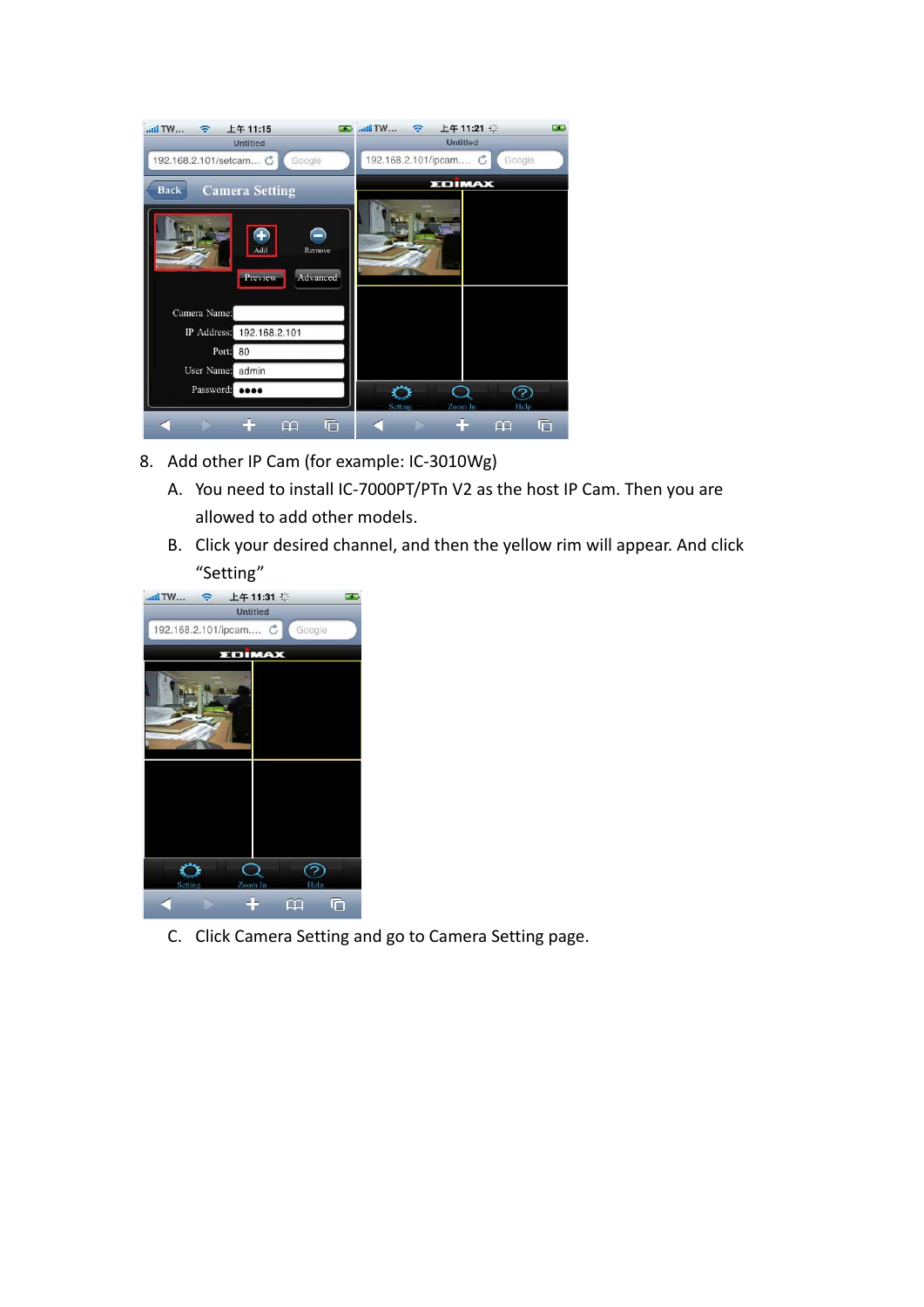| $$ III TW $$<br>上午11:02<br>$\epsilon$<br><b>Untitled</b> | $m$ TW $m$<br>$\widehat{\mathcal{P}}$<br>上午11:04<br><b>B</b><br><b>Untitled</b> |
|----------------------------------------------------------|---------------------------------------------------------------------------------|
| 192.168.2.101/config C<br>Google<br><b>EDIMAX</b>        | 192.168.2.101/setcam C<br>Google<br><b>Camera Setting</b><br><b>Back</b>        |
| <b>Viewer Setting</b>                                    | Œ<br>Add<br>Remove<br>Advanced<br>Preview                                       |
| <b>Camera Setting</b>                                    | Camera Name:<br>IP Address:<br>Port:<br>User Name:                              |
| $\Box$<br>മ                                              | Password:<br>G<br>ᡗ                                                             |

D. Input IP Cam's information. Make sure the capital letter and small letter while you are typing camera name, user name and password. Click "Preview" to check whether the information you input is correct or not. If you can see the preview video, please click "Add" to add camera. And then you can view your IP cam in the main page of the browser viewer.



- 9. Zoom in
	- A. Click your desired channel, and then the yellow rim will appear. And click "Zoom in" and then you will go to full view page. If your IP Cam has Pan/Tilt feature, you can click direction button for Pan/Tilt function.